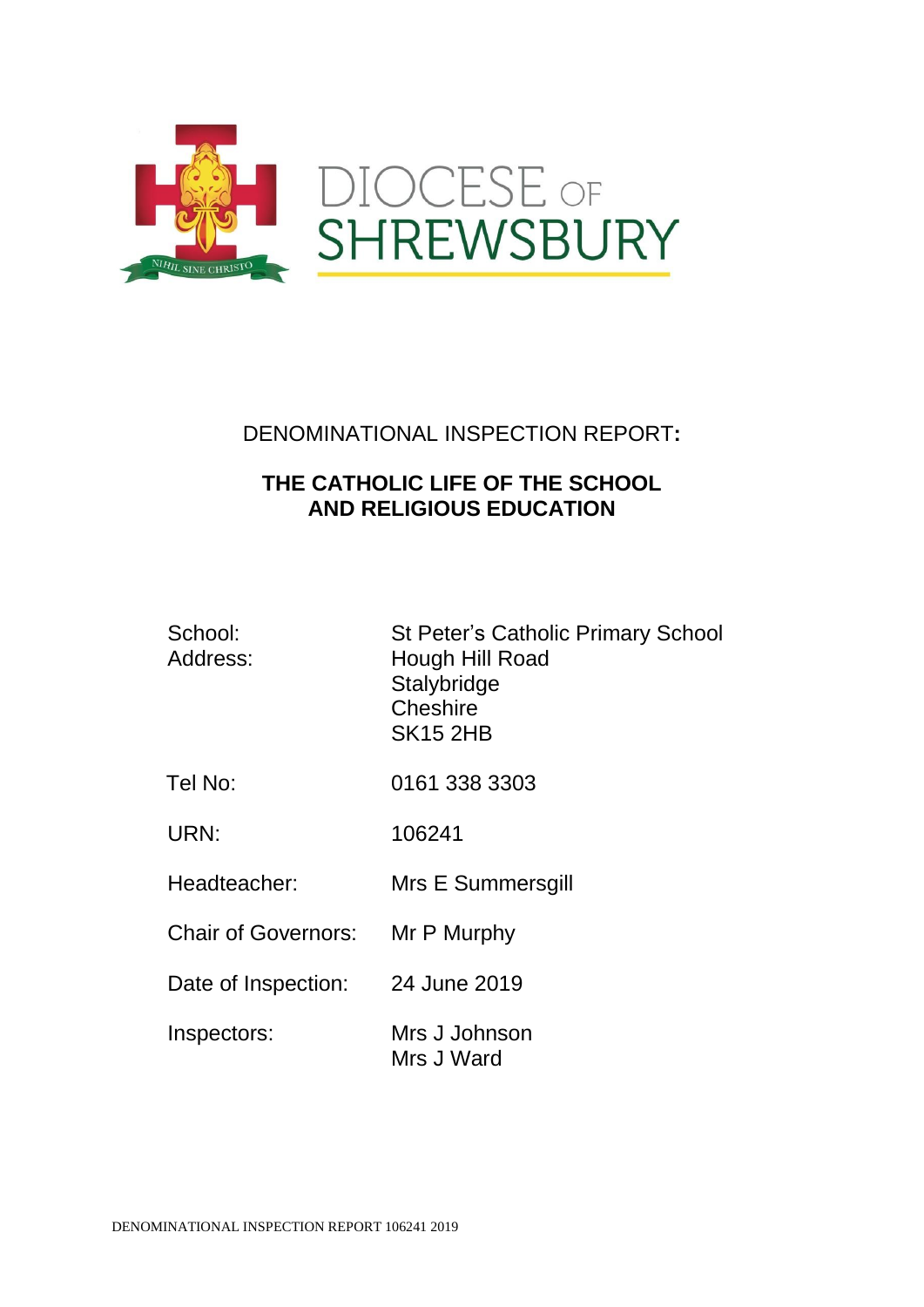# **MISSION STATEMENT**

*St. Peter's Catholic Primary School is at the heart of a Christ-centred community where every person's uniqueness is celebrated with joy, and is truly valued. We foster caring, supportive relationships based on mutual respect and love. We embrace the different communities to which we all belong – home, school and parish, as well as our local, national and global families. When we welcome the child, we welcome the family. We strive for excellence in all we do, to be the* 

*very best that we can be.*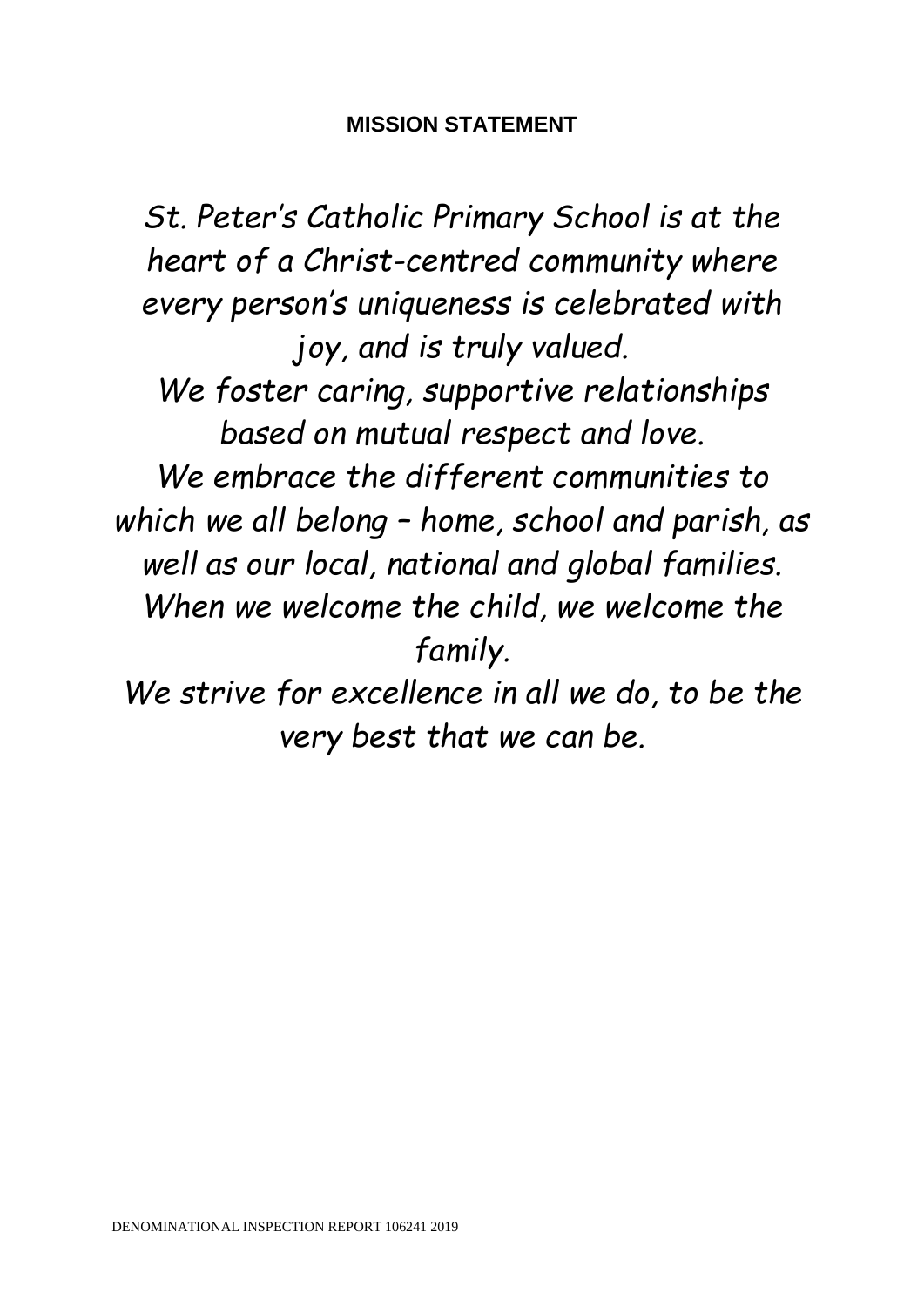# **SCHOOL: ST PETER'S CATHOLIC PRIMARY SCHOOL, STALYBRIDGE**

## **DATE OF LAST INSPECTION: 1 st JULY 2014**

## **JUDGEMENT FROM PREVIOUS INSPECTION: OUTSTANDING**

## **AREAS FOR DEVELOPMENT FROM PREVIOUS INSPECTION**

None listed.

# **PROGRESS MADE WITH AREAS FOR DEVELOPMENT FROM THE PREVIOUS INSPECTION**

Although there were no areas listed at the last Inspection, the school has not been complacent, and has worked on:

**Collective Worship** - involving pupils in the planning and setting out the prayer focus; parents are now invited to termly Prayer Shares, and contribute to the completion of the Class Collective Worship book which is brought home; new resources have been purchased.

**Creativity in Religious Education** - lessons are brought to life through art, music and drama; recording is done in creative ways as well as in writing; training has been accessed by staff.

**English skills in Religious Education** - high standards of English are evident in Religious Education books; work in Religious Education matches the quality of that seen in English books; pupils say that they enjoy Religious Education lessons.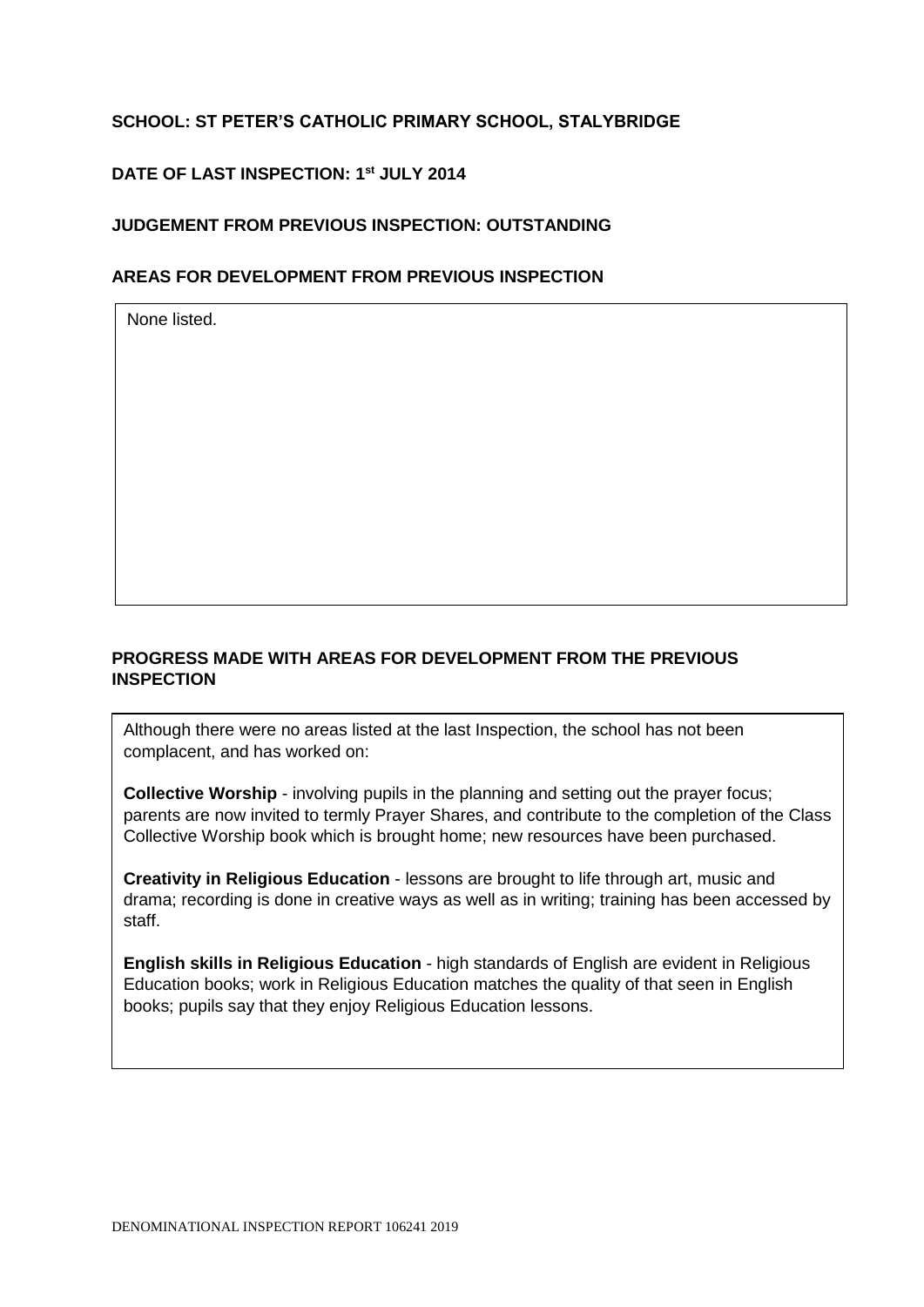**OVERALL EFFECTIVENESS:** how effective is the school in providing Catholic Education. **1** 1

#### **This is an outstanding Catholic school**

*The above judgement on overall effectiveness is based on all the available evidence following the evaluation of:*

\_\_\_\_\_\_\_\_\_\_\_\_\_\_\_\_\_\_\_\_\_\_\_\_\_\_\_\_\_\_\_\_\_\_\_\_\_\_\_\_\_\_\_\_\_\_\_\_\_\_\_\_\_\_\_\_\_\_\_\_\_\_\_\_\_\_\_\_\_\_\_\_\_\_\_\_\_\_\_

**CATHOLIC LIFE 1** 

**RELIGIOUS EDUCATION 1**

**COLLECTIVE WORSHIP 1**

**Summary of key findings:**

- St Peter's is an outstanding Catholic school, where the quality of welcome and sense of community are exceptional.
- All staff and Governors are deeply committed to the school's Catholic Mission and ethos, which are fully embedded in all aspects of the school's life and work.
- The school has recently undertaken a careful review of its Mission Statement with all stakeholders, and even the youngest members of the school can understand how it shapes the life of the school through the school's Mission Song.
- The Headteacher, together with the Religious Education Coordinator, provide outstanding and inspirational leadership.
- Parents are overwhelmingly supportive of the school, and are very grateful for the opportunities on offer for their children to grow in faith and love. They recognise that the school's Catholic ethos permeates every aspect of school life.
- There is a true sense of teamwork amongst staff, and they are quick to support each other, sharing a deep desire to offer the best to the pupils in their care. Staff provide exemplary role models for the pupils.
- Pupils are a delight to be with, and they show high levels of religious literacy and are developing a rich religious vocabulary. They are able to reflect on deep questions and show great maturity and sensitivity in dealing with religious issues. Their behaviour is outstanding at all times. They show great respect for each other.
- Although there were no issues raised by the last S48 Inspection, the school has not stood still, and has moved forward with commitment and passion.
- There are strong links between the school, parish and home.

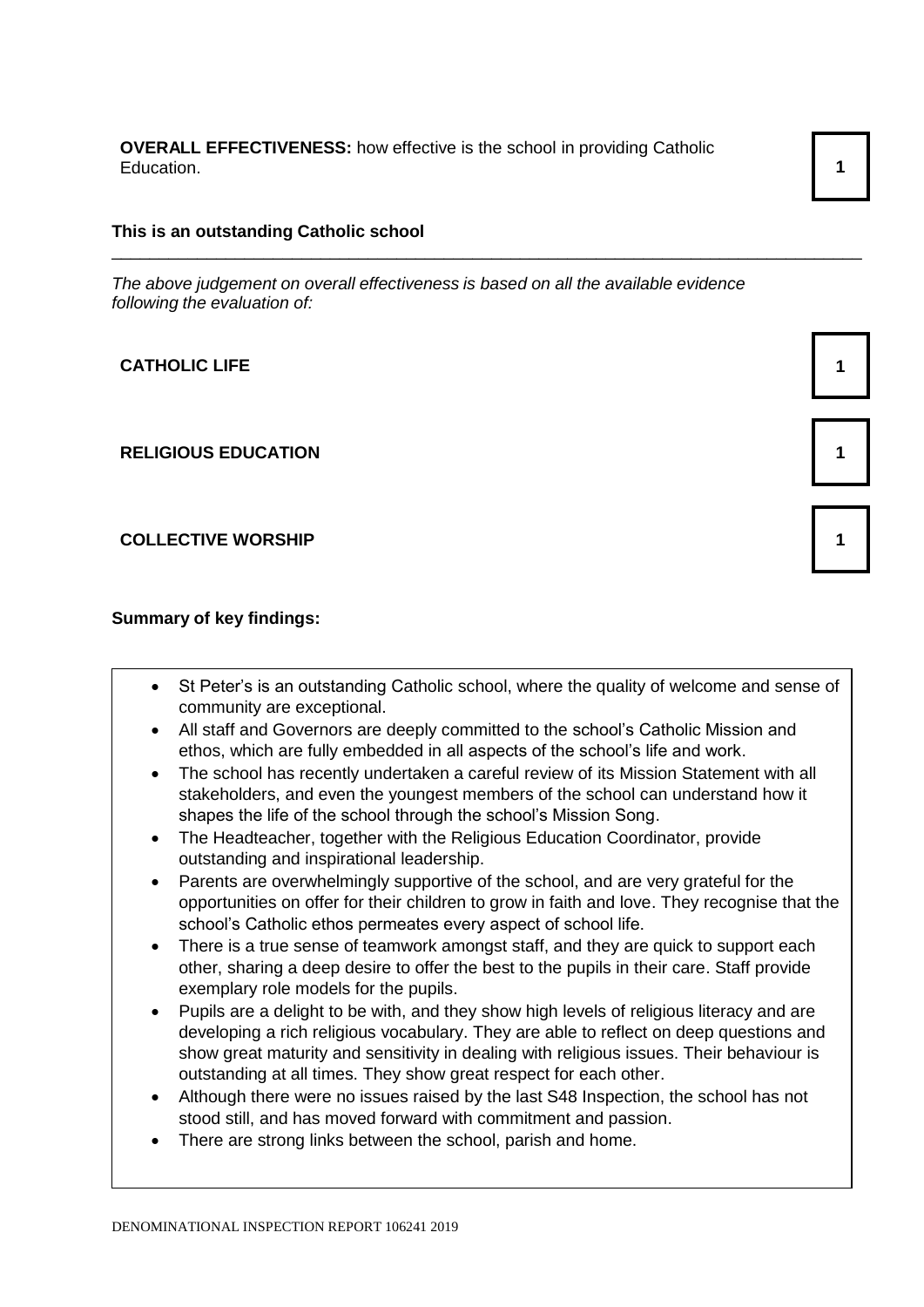## **What the school needs to do to improve further**

- Formalise the Governors' evaluation of the Catholic Life of the School, Religious Education and Collective Worship by developing a consistent approach to providing school staff with written feedback from their monitoring activities.
- Ensure that teachers provide pupils with feedback which challenges their learning and deepens their thinking even further.
- Develop the moderation of pupils' work and outcomes by working closely with the other schools in the local Catholic cluster of schools.

### **Information about the Inspection**

The Inspection of St Peter's Catholic Primary School was carried out under the requirements of the Education Act 2005, and in accordance with the Shrewsbury Diocesan Framework and Schedule for Denominational Inspections approved by the Bishop of Shrewsbury. The inspection reviews and evaluates how effective the school is in providing Catholic education. This process begins with the school's own self-evaluation and the inspection schedule follows the criteria set by the National Board of Religious Inspectors and Advisers (NBRIA 2017).

The inspector reviewed in detail the following aspects:

- The extent to which pupils contribute to and benefit from the Catholic Life of the school
- The quality of provision for the Catholic Life of the school
- How well pupils achieve and enjoy their learning in Religious Education
- The quality of teaching, learning and assessment in Religious Education
- How well pupils respond to and participate in the school's Collective Worship
- The quality of Collective Worship provided by the school
- How well leaders and governors promote, monitor and evaluate the provision for Religious Education, Collective Worship and the Catholic Life of the school

The inspection was carried out by two inspectors over one day:

- The Inspectors observed teaching and learning in all 8 classes.
- Whole school Collective Worship led by the Headteacher was observed, as well as Pupil Led Collective Worship in Y6.
- Discussions were held with the Headteacher, the Religious Education Coordinator, four Governors (including the Chair of Governors and the Religious Education Link Governor), pupils, parents and five members of staff. A telephone interview was carried out with the Parish Priest who is also a Governor. An interview was also carried out with a volunteer who runs the school's 'Shining Lights' Group.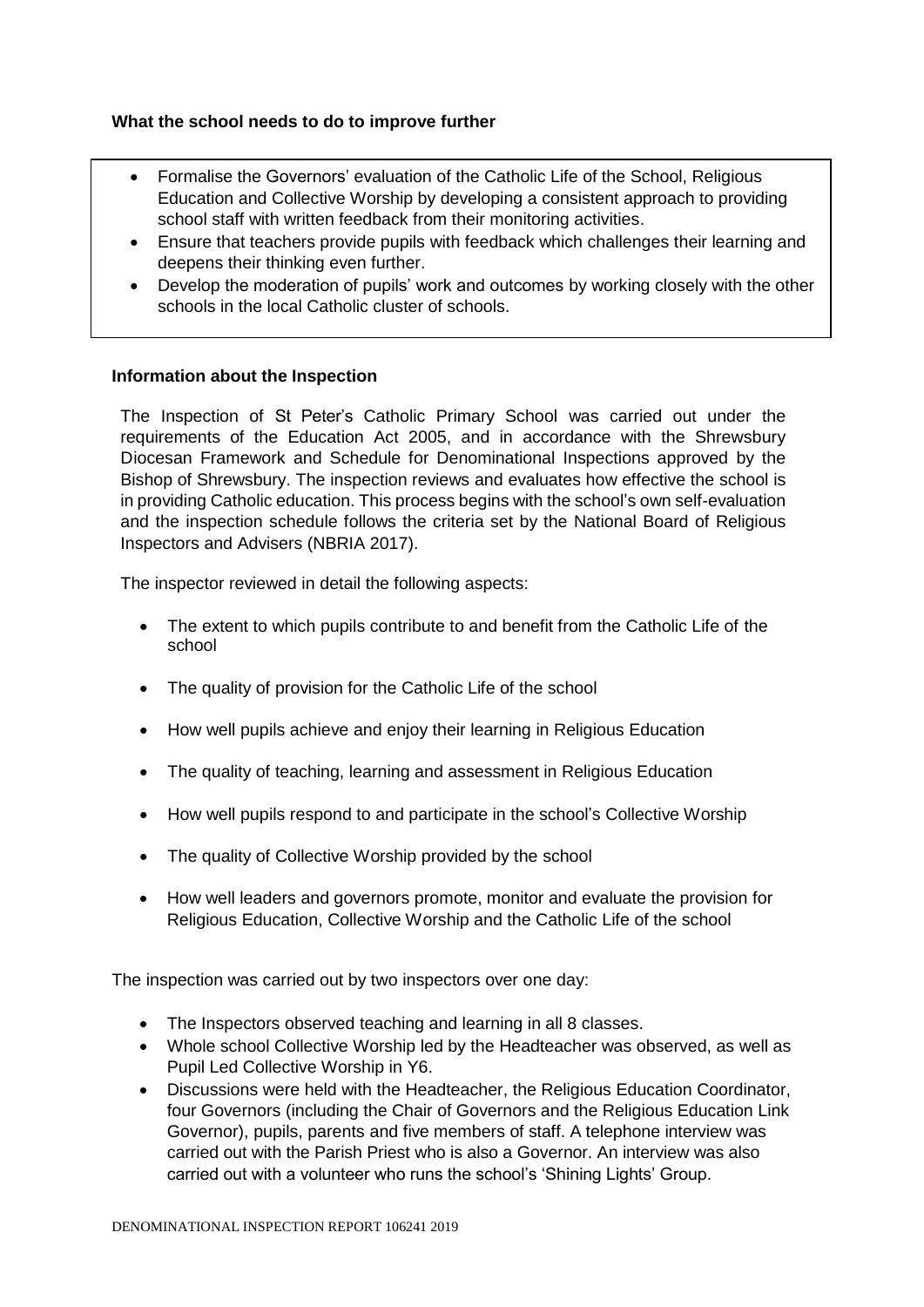- A sample of pupils' Religious Education books was scrutinised from every class, along with the Religious Education coordinator's file and files for Catholic Life of the School, Religious Education and Collective Worship.
- A range of documents was made available and scrutinised including the Diocesan Self Evaluation Form (DSEF), the School Development Plan (including the Religious Education Action Plan), attainment and progress data, school policies, class timetables, newsletters, minutes of governing body meetings, and the Headteacher's Report to Governors.
- Tracking data was scrutinised and discussed with the Religious Education Coordinator.
- Displays around the school and in classrooms were also noted.

## **Information about this school**

- St Peter's is a one form entry Voluntary Aided Catholic primary, catering for 3- 11 year olds. The school has an annual admission number of 30, and there are currently 235 pupils on roll, 94% of whom are baptised Catholics.
- The school serves the parish of St Peter and St Raphael's, Stalybridge. The Parish Priest has been appointed since the last Inspection.
- The Headteacher and Deputy Headteacher were both in post at the time of the last Inspection. The Religious Education Coordinator, who was teaching in the school at the time of the last Inspection, has taken on this role since the last Inspection.
- Staffing includes a full time equivalent of ten teachers and ten support staff. Almost all staff are Catholic. Three teachers hold the Catholic Certificate of Religious Studies (CCRS).
- The school is organised into eight single-age classes, including the Nursery.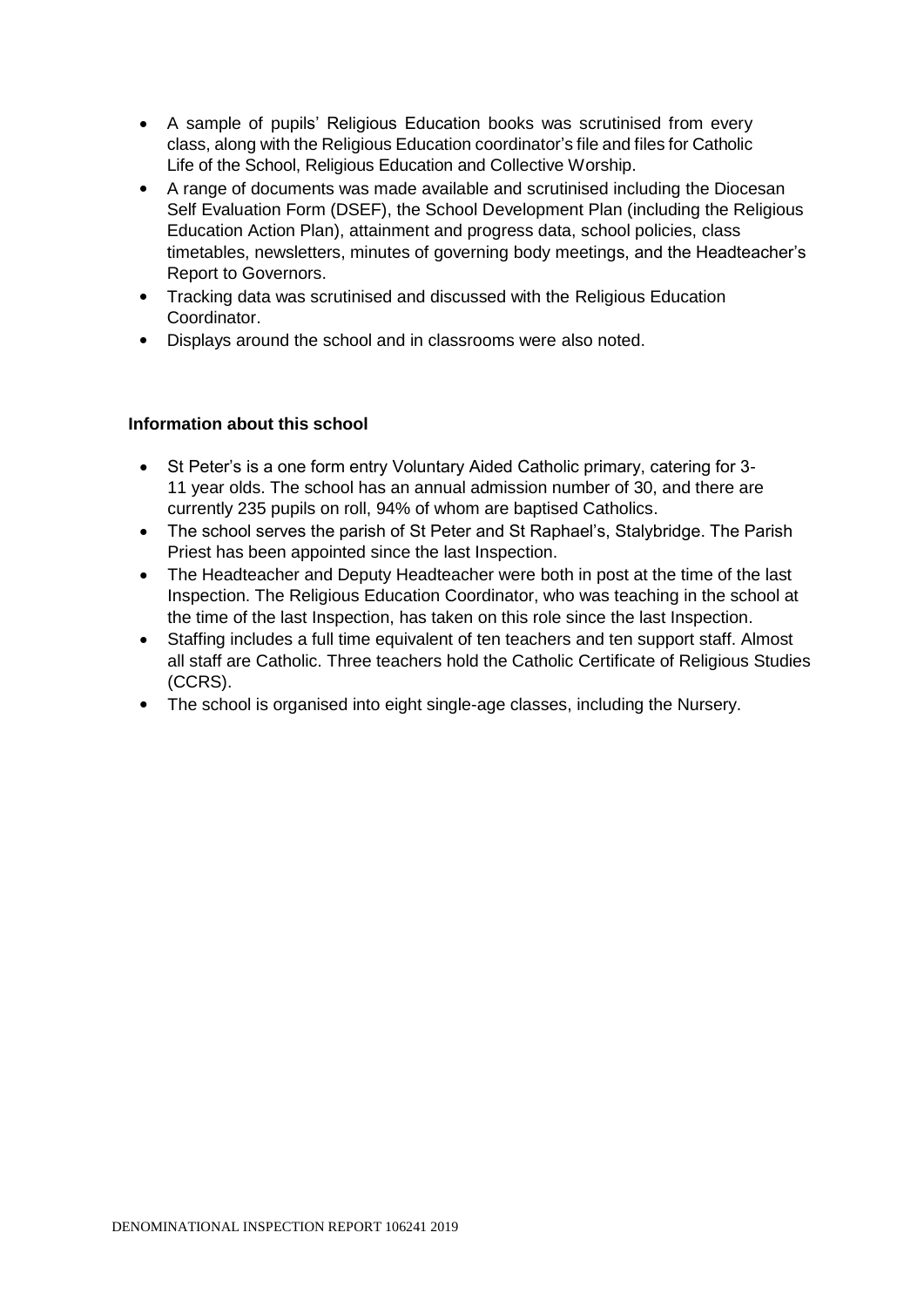### **Full report – inspection judgments**

## **CATHOLIC LIFE**

| The Catholic Life of the school is outstanding.                                                                  |  |
|------------------------------------------------------------------------------------------------------------------|--|
| The extent to which pupils contribute to and benefit from the Catholic Life of the<br>school                     |  |
| The quality of provision for the Catholic Life of the school                                                     |  |
| How well leaders and governors promote, monitor and evaluate the provision of the<br>Catholic Life of the school |  |

- All pupils spoken to during the Inspection appreciate and participate fully in the Catholic Life of the school. They recognise that their Catholic faith shapes the way that they behave and influences the values that they hold. They are rightly very proud of their school, and display a strong sense of community.
- Pupils value the school's Catholic ethos deeply, and can describe ways in which the school's Mission is lived out in their lives.
- There are many opportunities for pupils to participate in activities which promote the school's Catholic ethos with the school and in the wider community, and this is valued by parents and pupils alike.
- Pupils have a keen sense of social justice and responsibility, and understand how Jesus' example influences their relationships with others. As one pupil said, 'Jesus taught us not to judge other people.' They are alert to the needs of others, and their work for a range of charities is particularly impressive. The Mini Vinnies Group in particular plays a key role in seeking justice beyond the school community.
- The behaviour of pupils is exemplary at all times, and pupils are keen to celebrate the achievements of others.
- The school's two 'Shining Lights' groups (one for Key Stage 1 and one for Key Stage 2), which are led by a volunteer, enhance the school's chaplaincy provision. The pupils involved, who are nominated by their teachers to be part of these groups, thoroughly appreciate the opportunity to talk about their faith, pray together, serve God and spread the Good News.
- Relationships at all levels are a real strength of the school, and there is a calm atmosphere in the school at all times. The school is a supportive and joyful community, and, as one Governor put it, 'a great blessing'.
- The Catholic Life of the school is celebrated by beautiful works of art that are on display in communal areas of the school, which is evidence of the high priority the school places on the learning environment in a Catholic school.
- Leaders and Governors are deeply committed to the Church's mission in education, and are passionate about ensuring the school 'aims for excellence in all we do.' They are fully aware that the development of the Catholic Life of the school is one of their core responsibilities. One Governor commented that the school's ethos is 'wonderful to rejoice in', and Inspectors agree with this comment.
- Self-evaluation of the Catholic Life is accurate and has been effective in identifying strengths and areas for development. Regular opportunities are given to other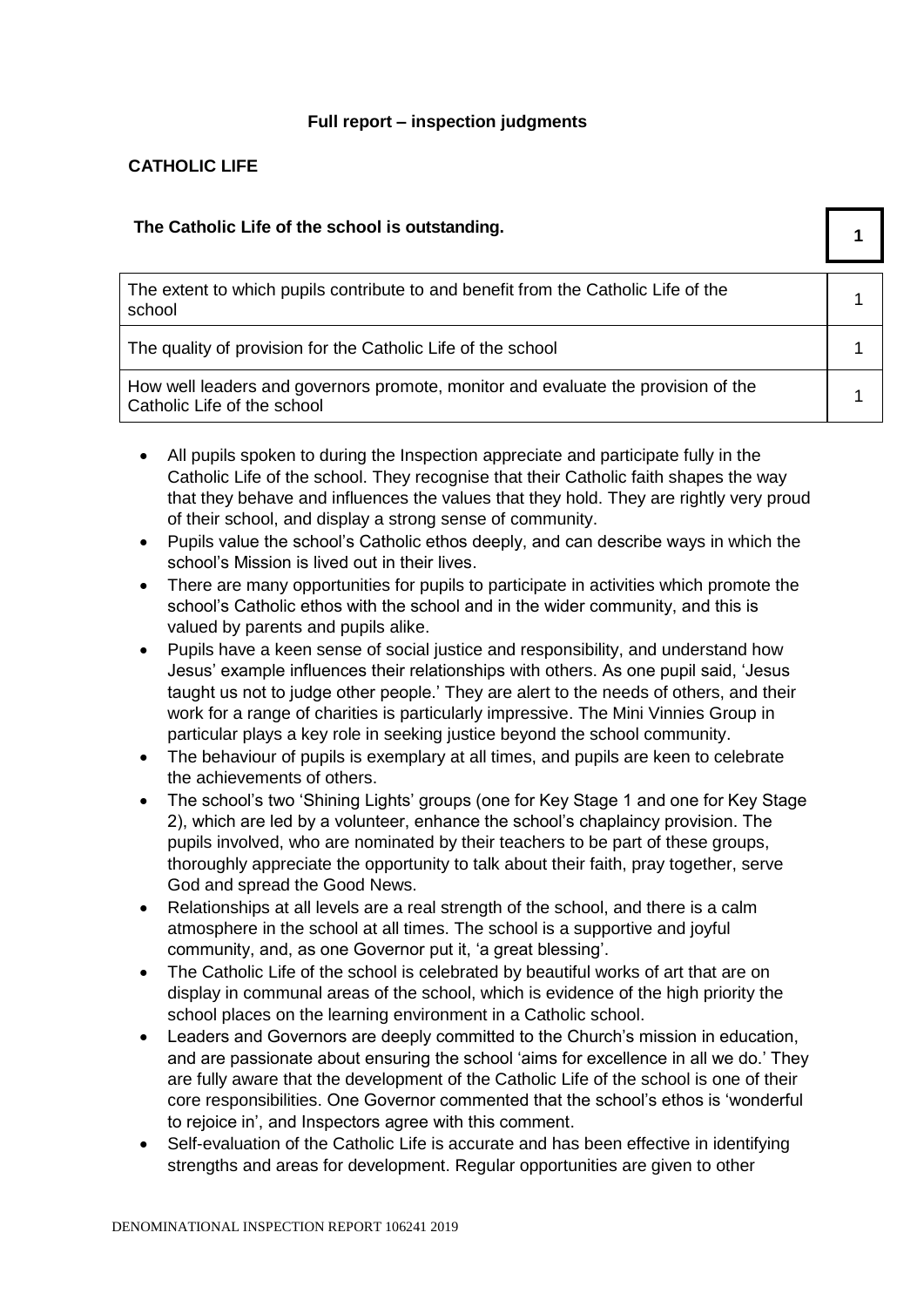stakeholders, for example, parents, to contribute to the school's work, and the school made great efforts to include parent voice in the recent review of the Mission Statement.

- Governors are kept well informed by the Headteacher and the Religious Education Coordinator. They know the school very well, and make regular visits to the school to take part in Learning Walks and other monitoring activities. Currently though, there is no formal method of providing a written record of their findings and implications for the school following these visits.
- Parents are overwhelmingly supportive of the school. One parent commented, 'The school is exceptional in the opportunities it provides for young children to recognise the importance of faith in every aspect of their life; teaching them the knowledge of and identity of the Catholic Church, but more importantly how this needs to be lived/recognised throughout their daily lives and their interactions with each other and wider community'.
- There has been a very good level of continuing professional development offered to staff, provided through outside providers, in-house sessions, and training opportunities offered by the Diocese.
- The school engages well with the Diocese, and follows all Diocesan guidelines and initiatives.
- Staff morale is very high, and staff are clearly very supportive of each other. Most staff are Catholic, and all are fully committed to the school's Mission and ethos. Staff are very confident in their personal faith, and are keen to share this with the pupils. There is a genuine desire to improve, and to learn from each other. Staff are exemplary role models of mutual respect.
- All stakeholders recognise the partnership between home, school and parish as being particularly strong, and this benefits all. The school and parish work together to ensure that the First Sacraments Programme is 'a remarkable experience for the children' as one Governor stated.
- The school has implemented the scheme 'In the beginning' for its Relationship and Sex Education Programme, but will review its provision in due course, taking into account the emerging national picture, as well as the up to date guidance from the Catholic Education Service.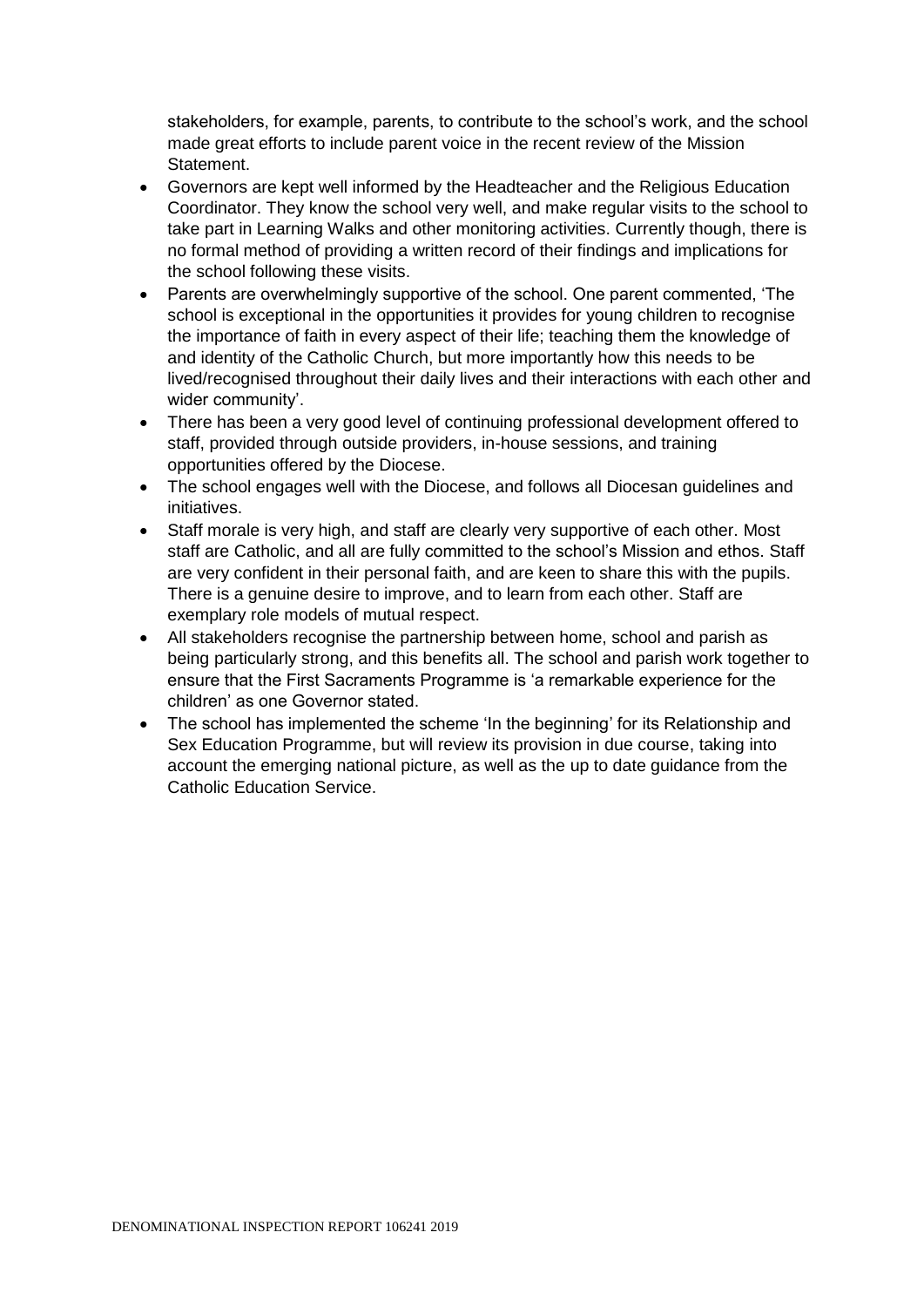## **RELIGIOUS EDUCATION**

| <b>Religious Education is outstanding.</b>                                                                   |  |
|--------------------------------------------------------------------------------------------------------------|--|
| How well pupils achieve and enjoy their learning in Religious Education                                      |  |
| The quality of teaching, learning and assessment in Religious Education                                      |  |
| How well leaders and governors promote, monitor and evaluate the provision for<br><b>Religious Education</b> |  |

- When pupils were asked, they told Inspectors that they love Religious Education lessons, as the teachers make the lessons a 'fun way to learn'. They appreciate that they are allowed to find things out for themselves, rather than just being told things by adults.
- Pupils make very good progress from their different starting points and outcomes at the end of both KS1 and KS2 are very high, and have been so for a number of years.
- All pupils were fully engaged in the 8 lessons observed during the Inspection, and their enthusiasm for, and interest in, Religious Education were clear to see. Behaviour for learning is outstanding, and so lessons can move at a quick pace, with learning opportunities being maximised. Pupils can explain how they know they have done well in Religious Education, and as they are very capable, teachers could give further challenge by asking pupils to reflect more deeply when they give their feedback to them.
- Religious Education is given full parity with the other core subjects of English and Mathematics, particularly in relation to assessment. The Religious Education Coordinator knows the classes very well, and holds teachers to account for the progress of pupils in their class. She analyses performance data in Religious Education very well, including that of groups of pupils, and uses this to bring about improvements. She has ensured that there is consistency across the whole school, from the Nursery upwards - for instance, in developing religious vocabulary, and in the use of the 'I can' statements. She engenders respect from all members of the school community.
- Assessment and moderation meetings take place regularly throughout the year, both in school and at Religious Education Hub meetings, but this would be enhanced further by the moderation of examples of work in Religious Education with the other schools in the local Catholic Cluster.
- Leaders and Governors ensure that the Religious Education curriculum fully meets the Bishops' Conference requirements, and that 10% of teaching time is given to Religious Education in all three key Stages.
- Teachers plan and deliver highly effective and often very creative lessons, and all lessons observed during the Inspection were at least good, with the majority being outstanding. Teaching Assistants provide very good support in lessons, and it is evident that teachers value the support that they give. There is a culture of high expectations in the school.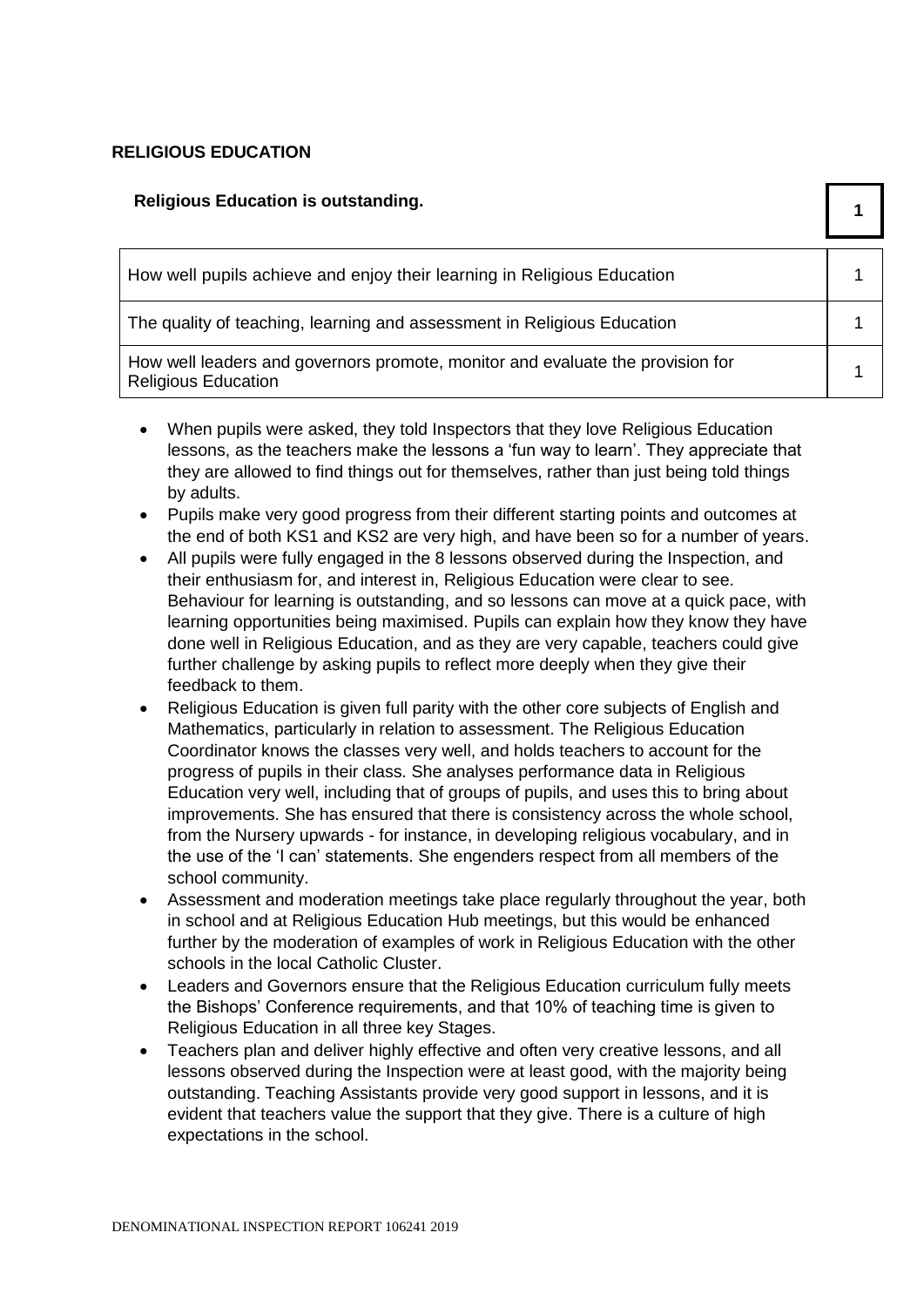- Teachers are very confident in their subject knowledge, and have a passion for teaching Religious Education. This is infectious, and as a result, pupils' responses show a high level of engagement in learning.
- In lessons observed, teachers used prior learning to make links with new learning, and learning partners were used very effectively.
- In the best lessons observed, excellent use was made of a 'Gather' activity to start the lesson, thus setting the tone for the lesson, and allowing the pupils to think deeply and give a heartfelt response.
- High quality resources help to maximise learning for all pupils, and the impact of the Continuous Professional Development on Creativity in Religious Education and in the recent 'Opening Doors' is clearly evident.